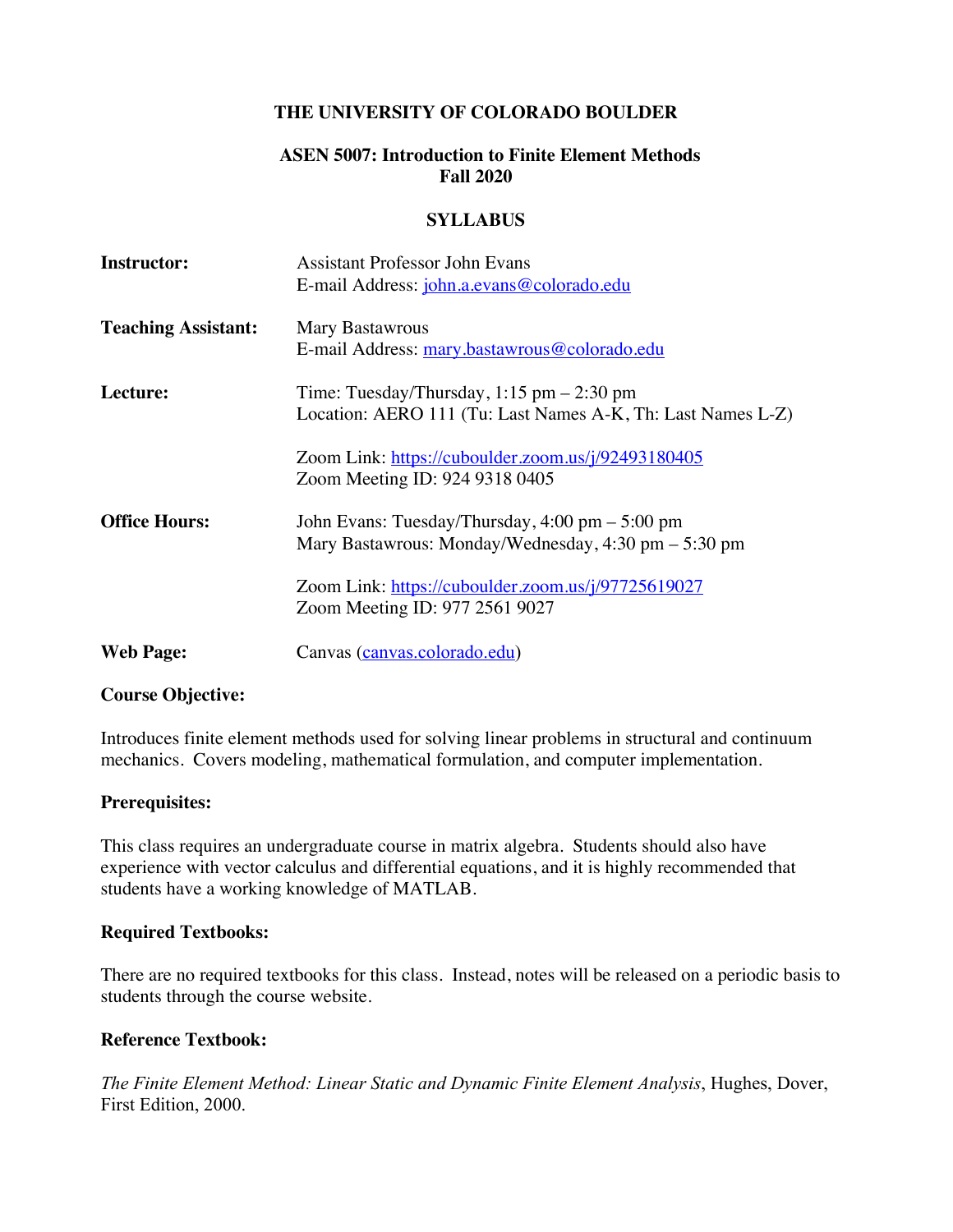### **Topics:**

- 1. History of Finite Element Analysis
- 2. Finite Element Analysis of a One-Dimensional Model Problem
- 3. Finite Element Analysis of Two-Dimensional Steady Heat Conduction
- 4. Primal Finite Element Analysis of Plane Strain Linear Elastostatics
- 5. Mixed Finite Element Analysis of Plane Strain Linear Elastostatics
- 6. Finite Element Analysis of Plane Strain Linear Elastodynamics

#### **Class Format:**

The class meets twice a week for an hour and fifteen minutes of formal lecture and discussion.

### **Grading:**

10% Homework Assignments (4 x 2.5%) 15% Mini-Project Assignment 25% Midterm Quizzes (5 x 5%) 20% Midterm Exam 30% Final Exam

Grades will be posted to the class website on Canvas.

#### **Homework Assignments:**

There will be four homework assignments covering both theory and implementation:

Assignment 1: One-Dimensional Finite Element Analysis Assigned: 09-03, Due: 09-24 (Start of Class) Assignment 2: Finite Element Analysis of Steady Heat Conduction Assigned: 10-15, Due: 11-05 (Start of Class) Assignment 3: Primal Finite Element Analysis of Plane Strain Linear Elastostatics Assigned: 11-05, Due: 11-19 (Start of Class) Assignment 4: Mixed Finite Element Analysis of Plane Strain Linear Elastostatics Assigned: 11-19, Due: 12-03 (Start of Class)

Homework assignments are to be turned in through the course website. Students should make an effort to turn in assignments that are organized, professional looking, and legible. Homework assignments will be graded on a completion basis only, and solutions will be made available so students can check the correctness of their work.

Collaboration is permitted on homework assignments. This means students may discuss the means and methods for solving problems and even compare answers, but students are not free to copy someone else's homework assignment. The work that a student turns in must be his or her own – copying is not allowed and will not be tolerated. Students who are caught copying (or providing his or her assignment to another) will receive an "F" for the course and reported to the Dean's office for further punitive action.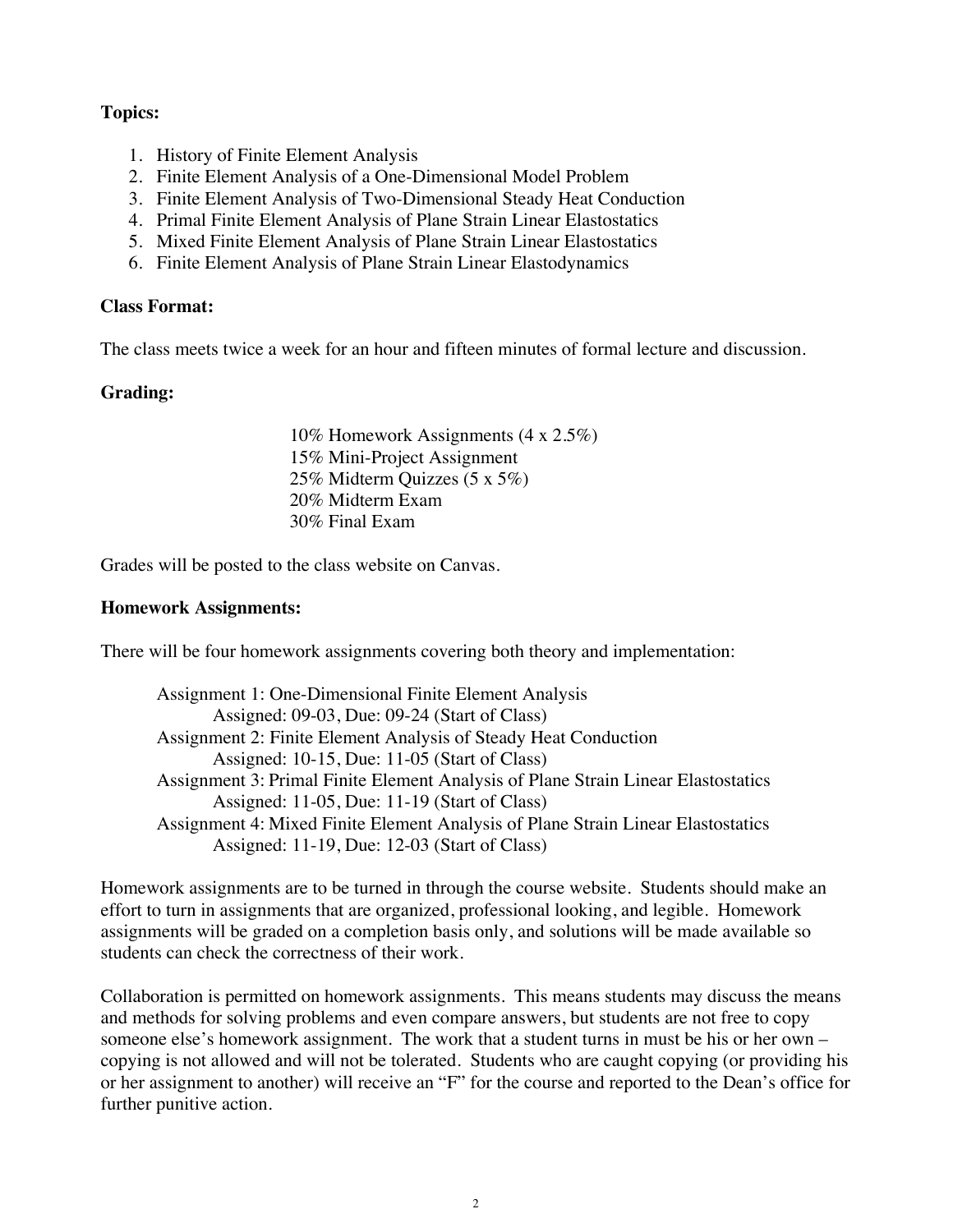### **Mini-Project Assignment:**

Students will use MATLAB to implement a finite element method for a one-dimensional model problem in the first half of the semester:

Mini-Project: Computer Implementation of a One-Dimensional Finite Element Code Assigned: 09-24, Due: 10-15 (Start of Class)

In this mini-project assignment, students will not only create a MATLAB code to solve the given model problem using a finite element method, they will also create a MATLAB post-processing scheme to visualize the resulting solution field and construct a suitable verification test to confirm their code works as intended.

The mini-project assignment is to be turned in through the course website. Submissions should be organized and professional looking. Code should be commented. A readme should be included indicating how to run a student's code. The mini-project assignment will be graded on both a completion basis and a correctness basis.

Collaboration is permitted on the mini-project assignment. This means students may discuss the means and methods for solving problems and even compare answers, but students are not free to copy someone else's code MOSS (Measure Of Software Similarity) will be used to detect potential cases of plagiarism. Students who are caught copying code (or providing his or her code to another) will receive an "F" for the course and reported to the Dean's office for further punitive action.

# **Midterm Quizzes:**

There will be five midterm quizzes throughout the semester:

- Quiz 1: Strong, Weak, and Minimization Forms Galerkin's Method and Ritz's Method Date: 09-10
- Quiz 2: 1-D Finite Element Basis Functions Stability and Error Analysis Date: 09-17
- Quiz 3: Finite Element Implementation Verification and Validation Date: 10-01
- Quiz 4:Essential and Natural Boundary Conditions 2-D Finite Element Basis Functions Date: 10-22
- Quiz 5: Volumetric Locking Mixed Form of Elasticity and Constraint Counting Date: 11-24

Each quiz will test a student's understanding of basic finite element concepts. Students will have ten to fifteen minutes to complete each midterm quiz.

Collaboration on the midterm quizzes will not be tolerated. Students who are caught in these activities will receive an "F" for the course and reported to the Dean's office for further punitive action. Students are free to ask the instructor any clarification questions.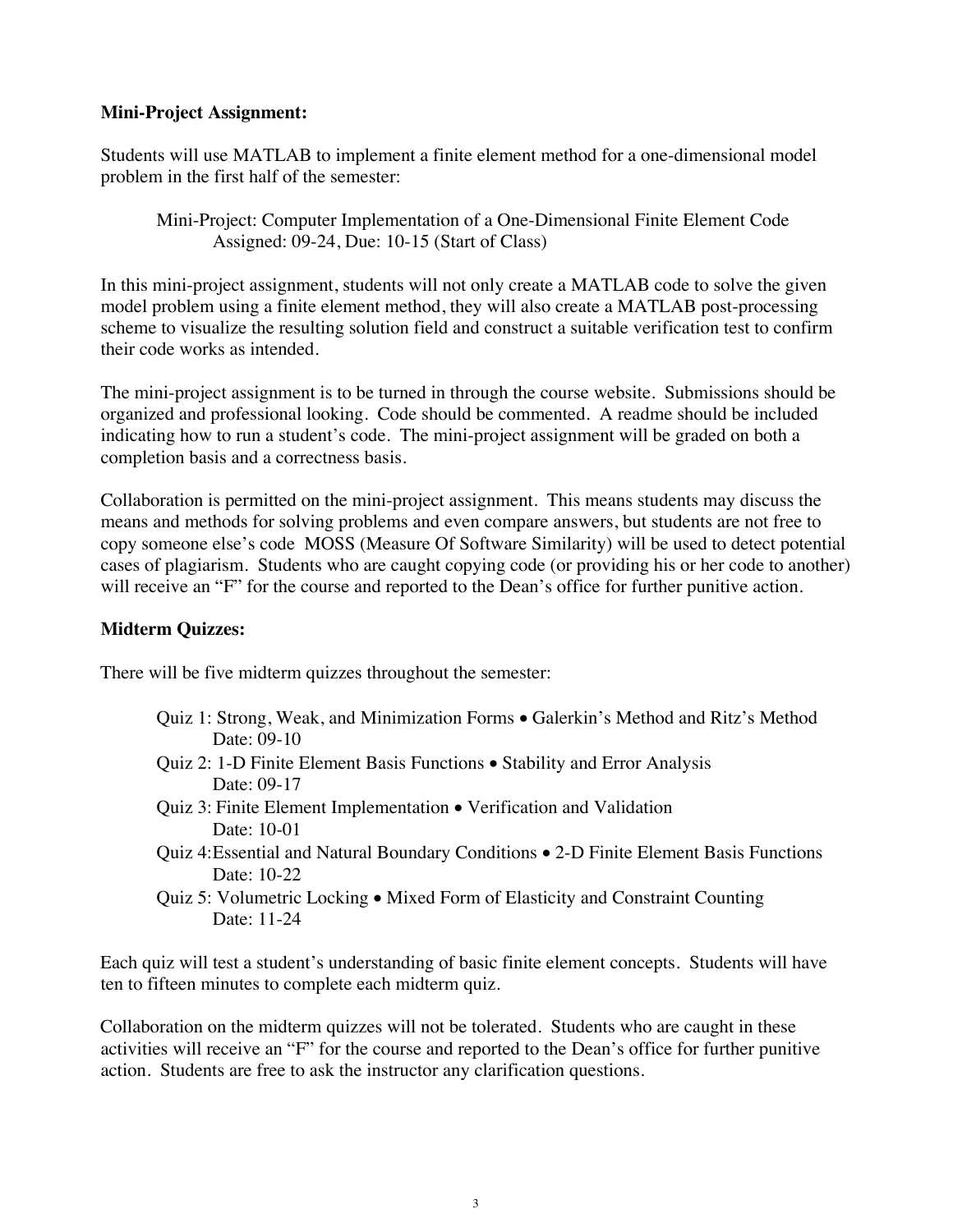### **Midterm Exam:**

There will be a midterm exam on November 10, 2020. This midterm exam will test material associated with "History of Finite Element Analysis", "Finite Element Analysis of a One-Dimensional Model Problem", and "Finite Element Analysis of Two-Dimensional Steady Heat Conduction". It will also test material associated with Homework Assignments 1 and 2, the Mini-Project Assignment, and Midterm Quizzes 1-4.

The midterm exam will consist of a closed-book portion and an open-book portion. The closedbook portion will test a student's understanding of basic finite element concepts, while the openbook portion will test a student's understanding of applied finite element concepts. Students will have seventy five minutes to complete the midterm exam.

Collaboration on the midterm exam will not be tolerated. Students who are caught in these activities will receive an "F" for the course and reported to the Dean's office for further punitive action. Students are free to ask the instructor any clarification questions.

# **Final Exam:**

There will be a final exam on December 12, 2020. The final exam will test all material associated with the course except that associated with "Finite Element Analysis of Plane Strain Linear Elastodynamics". In particular, it will test material associated with Homework Assignments 1-4, the Mini-Project Assignment, Midterm Quizzes 1-5, and the Midterm Exam.

The final exam will consist of a closed-book portion and an open-book portion. The closed-book portion will test a student's understanding of basic finite element concepts, while the open-book portion will test a student's understanding of applied finite element concepts. Students will have two and a half hours to complete the final exam.

# **MATLAB, Gmsh, and Paraview:**

The homework and mini-project assignments will make heavy use of MATLAB, Gmsh, and Paraview. Each of these software packages is available for Windows, MacOS, and Linux. CU Boulder has a campus site license for MATLAB. To download MATLAB, visit:

https://oit.colorado.edu/software-hardware/software-downloads-and-licensing/matlab#download

Gmsh is freely available to download at:

https://gmsh.info

Paraview is freely available to download at:

#### https://www.paraview.org

It is recommended that students download these packages as soon as possible.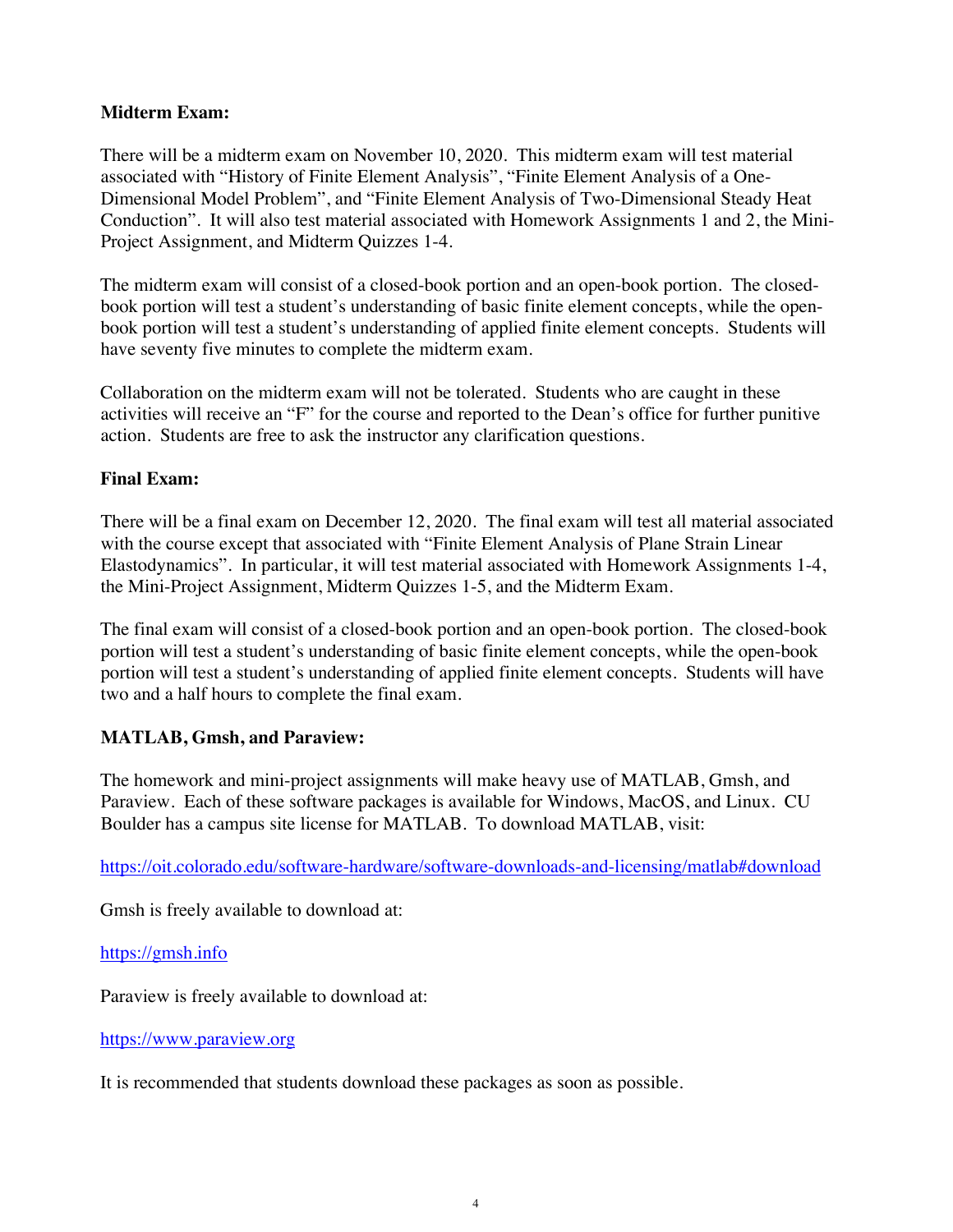# **Slack:**

A Slack channel has been created to foster communication. Students will receive an e-mail invitation to join this channel. Students can use Slack to ask questions regarding lecture material, homework and mini-project assignments, midterm quizzes, and the midterm and final exams.

# **Late Assignment and Missed Exam Policy:**

Generally speaking, late assignment submissions will not be accepted, and there will be no make-up quizzes or exams. That being said, we are living in unusual times, so please contact the instructor if you are unable to submit an assignment or take a quiz or exam due to illness, technical issues, or other challenging extenuating circumstances. Reasonable accommodations will be made where appropriate provided you contact the instructor before the assignment due date or quiz or exam date.

# **Requirements for COVID-19:**

As a matter of public health and safety due to the pandemic, all members of the CU Boulder community and all visitors to campus must follow university, department and building requirements, and public health orders in place to reduce the risk of spreading infectious disease. Required safety measures at CU Boulder relevant to the classroom setting include:

- maintain 6-foot distancing when possible,
- wear a face covering in public indoor spaces and outdoors while on campus consistent with state and county health orders,
- clean local work area,
- practice hand hygiene,
- follow public health orders, and
- if sick and you live off campus, do not come onto campus (unless instructed by a CU Healthcare professional), or if you live on-campus, please alert CU Boulder Medical Services.

Students who fail to adhere to these requirements will be asked to leave class, and students who do not leave class when asked or who refuse to comply with these requirements will be referred to Student Conduct and Conflict Resolution. For more information, see the policies on COVID-19 Health and Safety and classroom behavior and the Student Code of Conduct. If you require accommodation because a disability prevents you from fulfilling these safety measures, please see the "Accommodation for Disabilities" statement on this syllabus.

Before returning to campus, all students must complete the COVID-19 Student Health and Expectations Course. Before coming on to campus each day, all students are required to complete a Daily Health Form.

Students who have tested positive for COVID-19, have symptoms of COVID-19, or have had close contact with someone who has tested positive for or had symptoms of COVID-19 must stay home and complete the Health Questionnaire and Illness Reporting Form remotely. In this class, if you are sick or quarantined, please simply inform the instructor that you will not be attending lecture inperson. All lectures will be streamed via Zoom and recorded for later viewing by students.If you are unable to complete an assignment, quiz, or exam due to illness, please inform the instructor before the assignment due date or quiz or exam date so that proper accommodations can be made.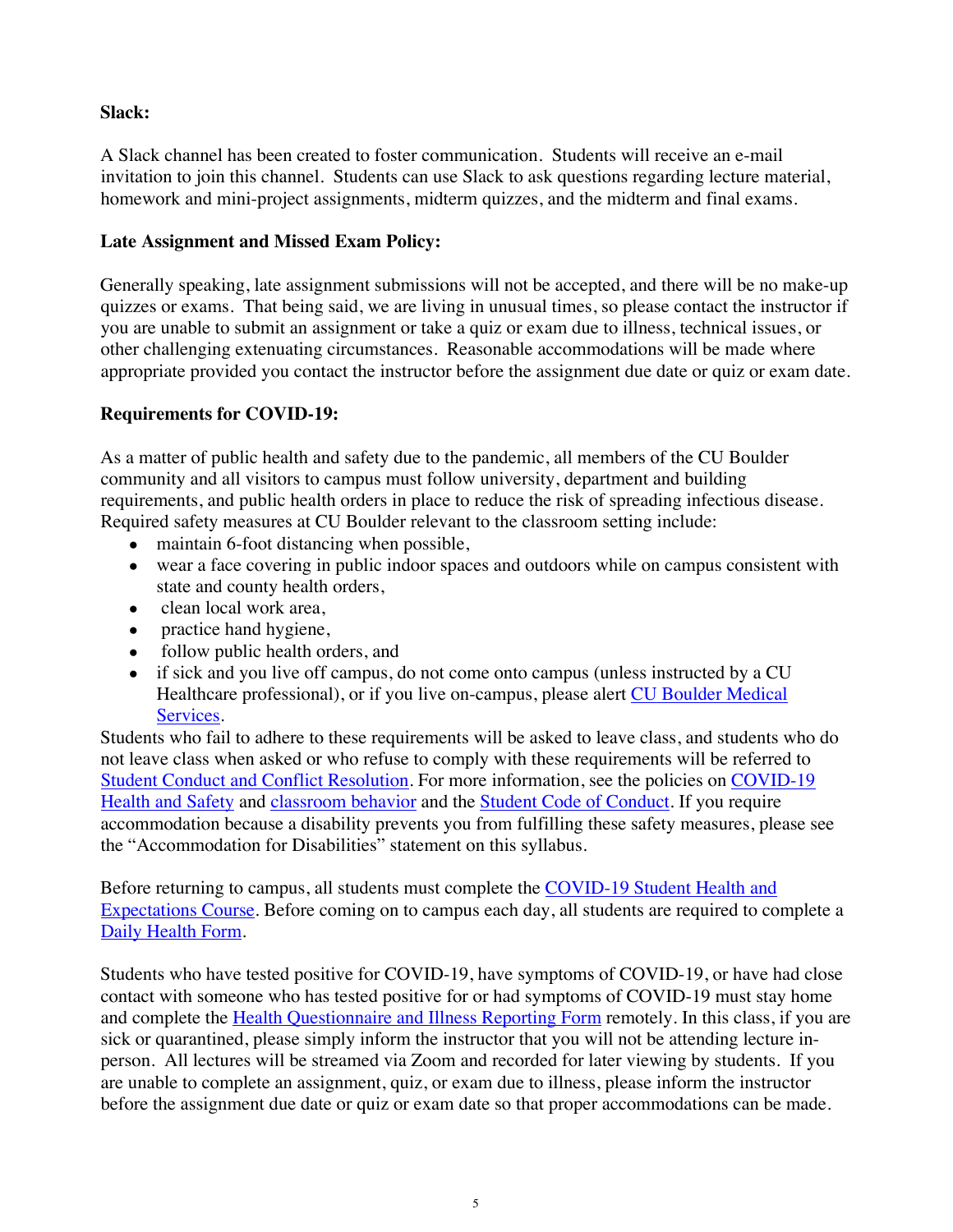#### **Accommodation for Disabilities:**

If you qualify for accommodations because of a disability, please submit your accommodation letter from Disability Services to your faculty member in a timely manner so that your needs can be addressed. Disability Services determines accommodations based on documented disabilities in the academic environment. Information on requesting accommodations is located on the Disability Services website. Contact Disability Services at 303-492-8671 or dsinfo@colorado.edu for further assistance. If you have a temporary medical condition, see Temporary Medical Conditions on the Disability Services website.

# **Classroom Behavior:**

Both students and faculty are responsible for maintaining an appropriate learning environment in all instructional settings, whether in person, remote or online. Those who fail to adhere to such behavioral standards may be subject to discipline. Professional courtesy and sensitivity are especially important with respect to individuals and topics dealing with race, color, national origin, sex, pregnancy, age, disability, creed, religion, sexual orientation, gender identity, gender expression, veteran status, political affiliation or political philosophy. For more information, see the policies on classroom behavior and the Student Code of Conduct.

# **Preferred Student Names and Pronouns:**

CU Boulder recognizes that students' legal information doesn't always align with how they identify. Students may update their preferred names and pronouns via the student portal; those preferred names and pronouns are listed on instructors' class rosters. In the absence of such updates, the name that appears on the class roster is the student's legal name.

# **Honor Code:**

All students enrolled in a University of Colorado Boulder course are responsible for knowing and adhering to the Honor Code. Violations of the policy may include: plagiarism, cheating, fabrication, lying, bribery, threat, unauthorized access to academic materials, clicker fraud, submitting the same or similar work in more than one course without permission from all course instructors involved, and aiding academic dishonesty. All incidents of academic misconduct will be reported to the Honor Code (honor@colorado.edu); 303-492-5550). Students found responsible for violating the academic integrity policy will be subject to nonacademic sanctions from the Honor Code as well as academic sanctions from the faculty member. Additional information regarding the Honor Code academic integrity policy can be found at the **Honor Code Office website**.

# **Sexual Misconduct, Discrimination, Harassment and/or Related Retaliation:**

The University of Colorado Boulder (CU Boulder) is committed to fostering an inclusive and welcoming learning, working, and living environment. CU Boulder will not tolerate acts of sexual misconduct (harassment, exploitation, and assault), intimate partner violence (dating or domestic violence), stalking, or protected-class discrimination or harassment by members of our community. Individuals who believe they have been subject to misconduct or retaliatory actions for reporting a concern should contact the Office of Institutional Equity and Compliance (OIEC) at 303-492-2127